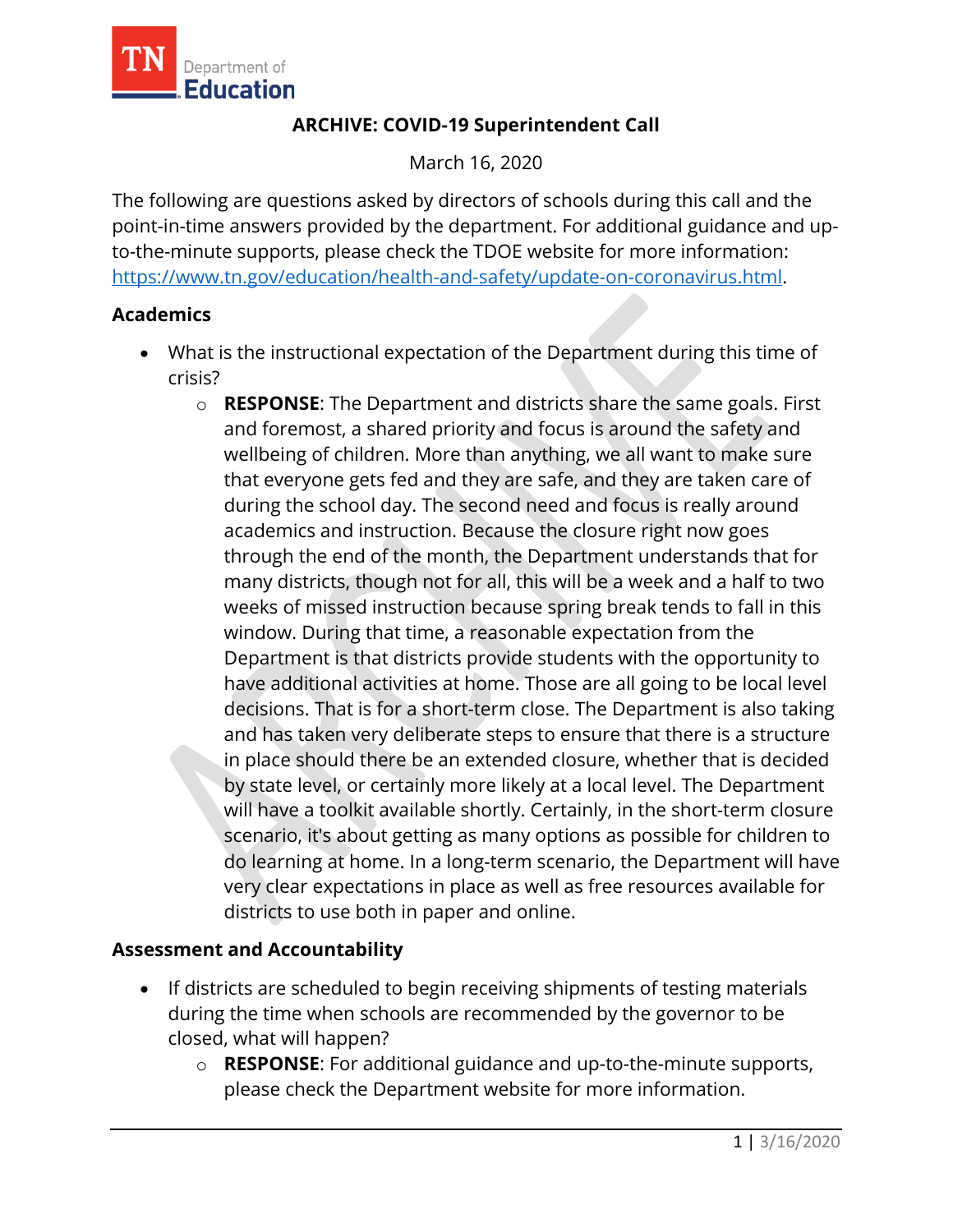

- Please provide an update related to assessment and accountability changes.
	- assessment continues for this year, depending on what the legislature be able to provide a specific statement on that by the end of the day. o **RESPONSE**: The decision around waiving assessment and/or accountability would require two bodies to take action. First and foremost, it does require change in statute or statutory action from the legislature. It also requires a waiver from the federal government related to what is required for assessment and for accountability. Both of those are two different groups that would need to take action. If decides to do, the Department is prepared to provide maximum flexibility in that space. In terms of submitting waivers to provide the state legislature with authority and flexibility to make decisions that are in the best interests of students, the Department is actively in those conversations and taking very clear steps. The Department will Please know that the Department has taken action in that space and will have updates in the next couple of hours.

# **Charters and School Choice**

- For charter schools who may need to chart a different instructional course than the districts with whom you are communicating, it would be very helpful to get examples/non-examples of what distance learning options that meet IDEA requirements could look like.
	- Department website. One is related to special education and the other resources will be related to the toolkit, and that will look at some of toolkit specifically in order to ensure that for those districts who may o **RESPONSE**: There will be two different resources available on the to children who are English Learners. Both of those resources will provide guidance on requirements related to those specific student populations. They will be available on the site today. A second set of the local practices that you can use and adopt to support children during times of closure. That will certainly include special populations. There will also be a broader academic toolkit with free resources, links to sites, and then sample schedules (paper and online delivery) that you will be able to use should that be necessary. Please note two critical elements of this. First, short-term closures, especially those that are linked with a spring break have short-term needs related to children's access to academics. The Department is producing the have been out of school for longer or may want to extend any kind of closure period that they do have the resources necessary to continue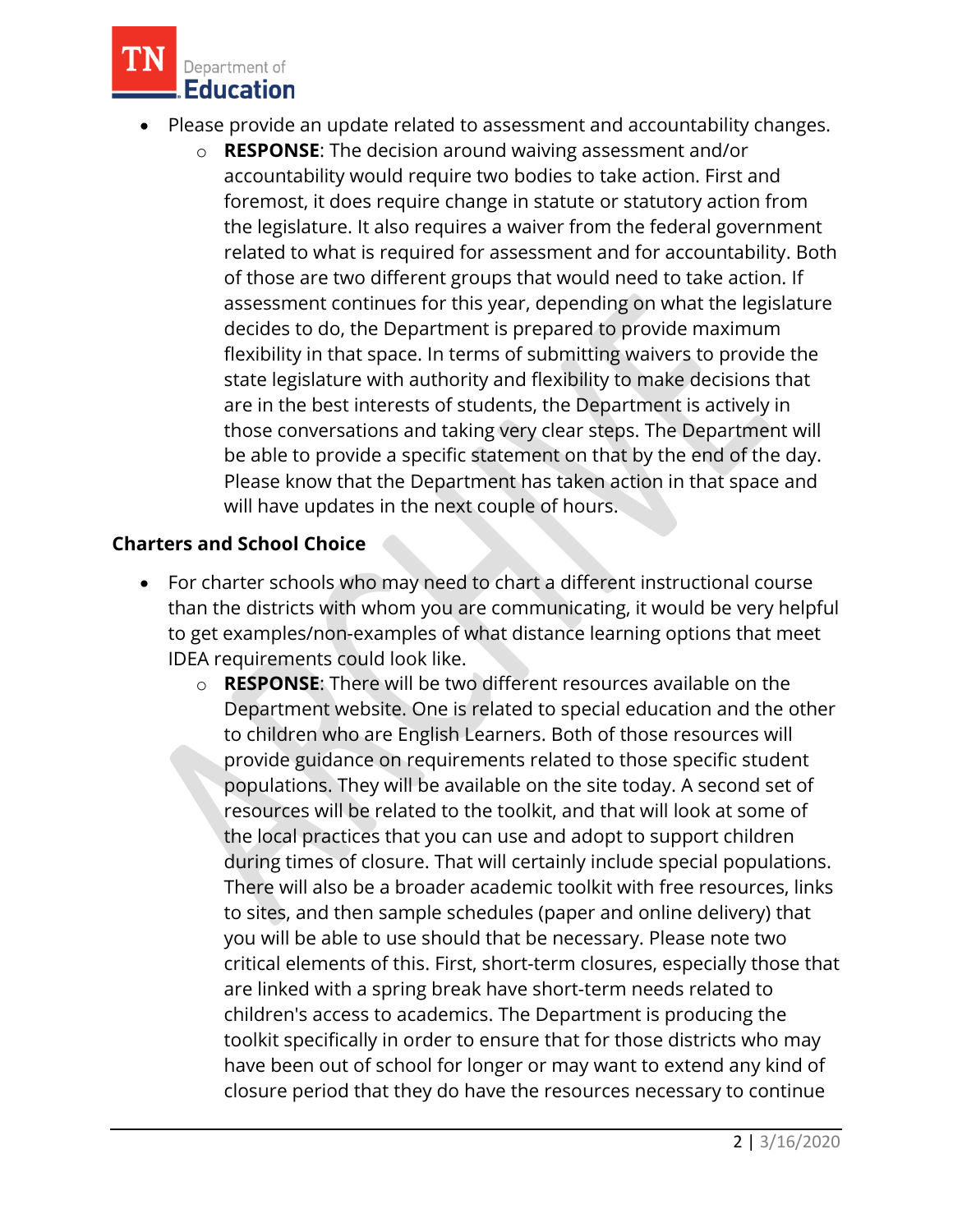

 times of extended closure, some students who need resources the most do not have the access, so the Department has been working to academic learning for all children. The Department is aware that in partner with a variety of different organizations to provide free access and resources that districts can use to provide to families for local education and certainly education that might happen at home.

### **Communications**

- long will students realistically be out? • In order to make smart decisions about continuous learning programs, how
	- o **RESPONSE:** For additional guidance and up-to-the-minute supports, please check the Department website for more information.

# **Funding**

- Can districts request compensation for additional CIPA filtering requirements and charging hardware we need to send devices home with students?
	- o **RESPONSE**: CIPA pertains to IT for students. Anything that districts are experiencing additional cost burden for, related to response to COVID-19 or the tornadoes, they should be keeping documentation. Under the Stafford Act there is a federal law to request reimbursement after the fact for those additional costs. So please be sure that district leaders and fiscal leads are keeping track of the additional cost burden experienced due to either of those issues.

#### **Legal Requirements or Needs**

- To comply with social distancing, can local boards meet electronically and still be in compliance with the sunshine law regarding matters that need immediate attention?
	- o **RESPONSE**: There are provisions in the public meetings act, to allow electronic meetings under certain circumstances for boards of education. The Department will update existing guidance to include more specific information related to this question.

Work with your board attorney around the following statutes and follow up with the Department with any questions:

 $\blacksquare$  T.C.A. § 8-44-108 (2015) states that "(b) (1) A governing body may, but is not required to, allow participation by electronic or other means of communication... provided, that a physical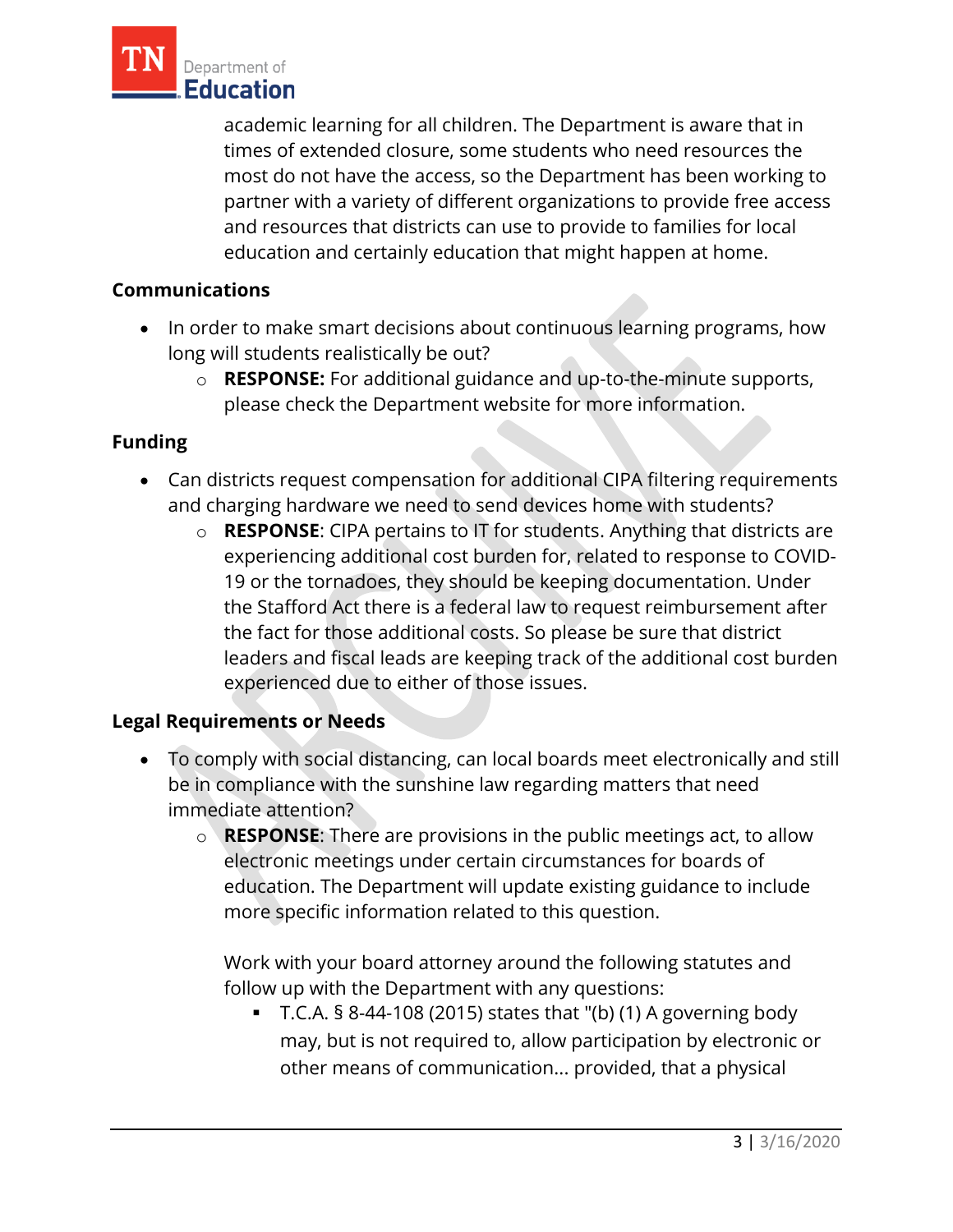

 quorum is not present at the location of a meeting of a quorum is present at the location specified in the notice of the meeting as the location of the meeting." and "(2) If a physical governing body, then in order for a quorum of members to participate by electronic or other means of communication, the governing body must make a determination that a necessity exists."

 member is absent because the member is required to be out of T.C.A. § 49-2-203(c)(1)(A) Notwithstanding title 8, chapter 44, part 1, a local board of education may conduct a scheduled board meeting by electronic means as long as the member can be visually identified by the chair, including, but not limited to, telephone, videoconferencing or other web-based media, if a the county in which the LEA is located for the member's work, the member is dealing with a family emergency as determined by the LEA, or because of the member's military service. Only members who are out of the county for work, family emergency or military service may attend and participate in the meeting electronically.

 at the location of the meeting. (B) No board meeting shall be conducted with electronic participation unless a quorum of members is physically present

 meeting electronically who is or will be out of the county (C) A board member wishing to participate in a scheduled board because of work shall give at least five (5) days notice prior to the scheduled board meeting of the member's intention to participate electronically.

 county due to military service. (D) No board member shall participate electronically in board meetings more than two (2) times per year; except, that this limitation shall not apply to a board member who is out of the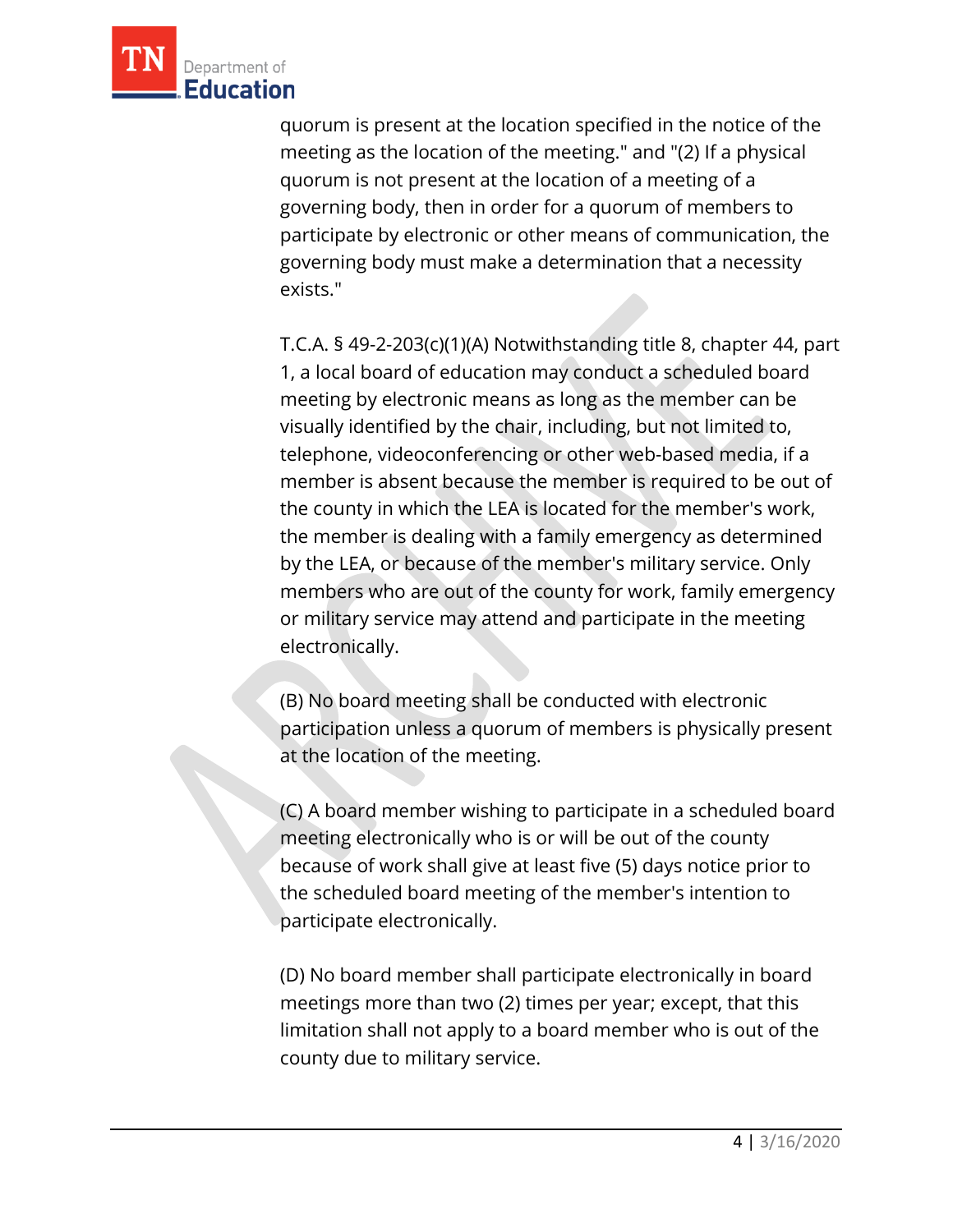

(E) The local board of education shall develop a policy for conducting such meetings.

- Do districts need to use stockpiled days now that Governor Bill Lee urged school districts to close?
	- o **RESPONSE**: The Department's current guidance is always to use the stockpile days first and then request a waiver after that. If the Department updates that guidance, Department staff will reach out to districts as soon as possible.
- If a district is out of stockpiled days, should they apply for a waiver? Where are said waivers?
	- The waiver ability the Commissioner has is meant for this type of o **RESPONSE**: The Department will be releasing guidance on this shortly. situation. Commissioner Schwinn will seek to use the maximum flexibility available under the law. If districts would like to start submitting your waivers, the Department will start reviewing them and taking action.

The waivers will be on the Coronavirus webpage [https://www.tn.gov/education/health-and-safety/update-on](https://www.tn.gov/education/health-and-safety/update-on-coronavirus.html)[coronavirus.html](https://www.tn.gov/education/health-and-safety/update-on-coronavirus.html) where all of this guidance lives.

- Is there direction on coding attendance?
	- o **RESPONSE**: The Department is currently researching that issue and will follow up as soon as possible.
- When would the Commissioner consider a waiver of the number of instructional days?
	- where it says "describe the issue" districts can enter COVID-19. o **RESPONSE**: The Commissioner has the ability to waive the required 180 instructional days during times of natural disaster or serious outbreak of illnesses. The Department will post a revised waiver form that districts can utilize. Submit this new waiver, and in the portion

# **Nutrition**

- Due to the extensions around spring break and the difficulty with accessing groceries and commodities, is there an option to extend school nutrition feeding plans through spring break?
	- o **RESPONSE**: No. If there is a prescheduled or preplanned break or vacation, that is still a break or vacation. This is only for days where a child otherwise be enrolled and active in school.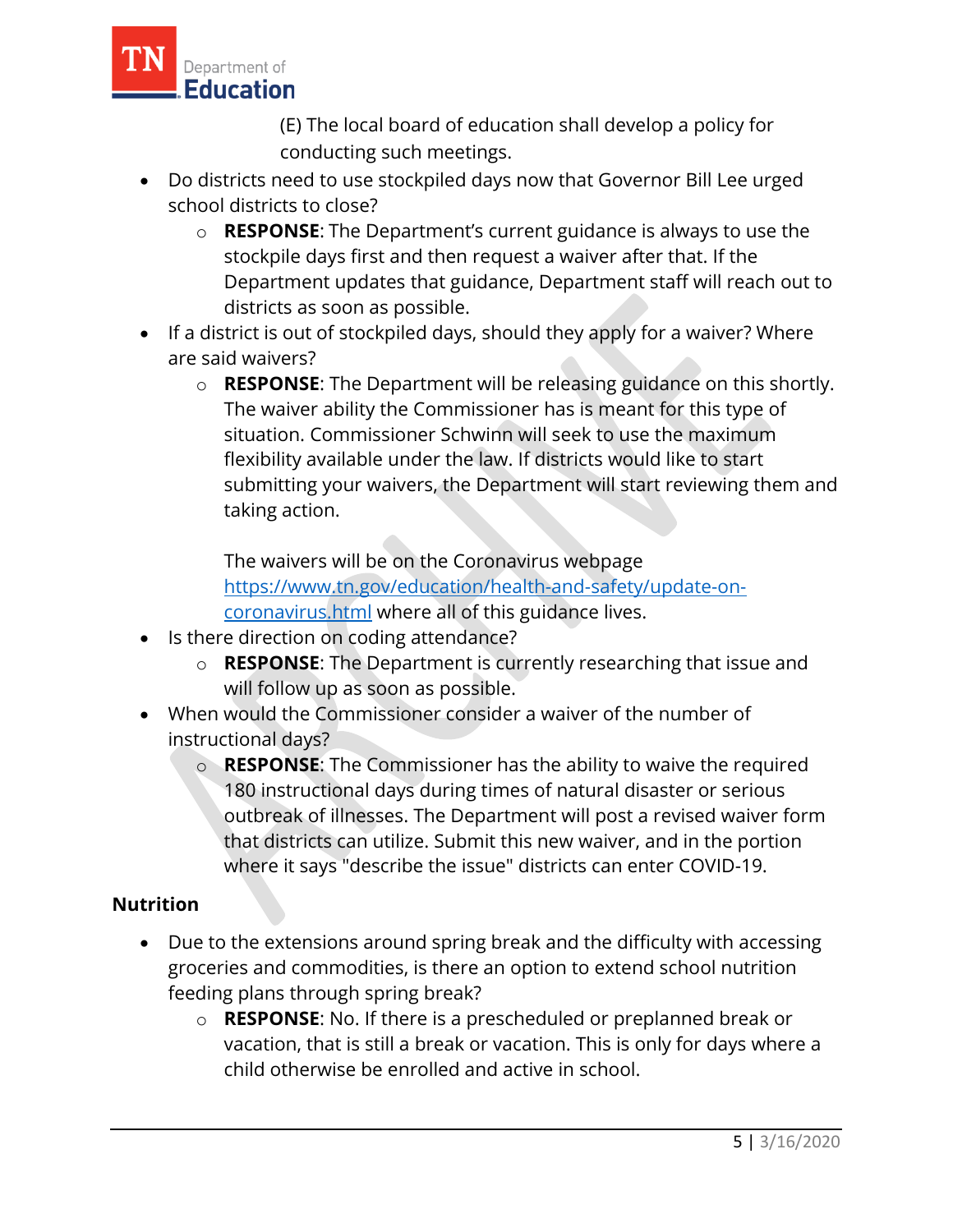

- Can districts that are not eligible to feed students get a statement from the Department saying so that district leaders can share with their community?
	- receive food at no cost it would be full reimbursement. There are a those districts who are not area eligible, the Department will be in as to which districts do not qualify and what would need to be in place o **RESPONSE**: Absolutely. The Department will also provide further guidance on where families may go to get access to free meals. If a district is area eligible, they can provide meals to any child under the age of 18, including children from neighboring districts. Any child can few scenarios south of Nashville where that would be the case. For contact to provide options. The Department is also in contact with the legislature and will make every effort to provide them with information to ensure that those children still have access to free meals.

The Department is actively working with the US Department of Education on a third waiver that would adjust the area eligibility requirement. As of right now, that is contingent on federal decisions with the difference between national emergency and national disaster.

- Will districts be feeding both breakfast and lunch or just one meal per day?
	- o **RESPONSE**: It should be two meals per day. Districts can select which meals those are; whether it's breakfast and lunch or lunch and snack or breakfast and snack.
- Will districts be providing meals to students on those days termed stockpiled days?
	- o **RESPONSE**: Yes, districts can provide meals on stockpiled days.
- What is the upper limit of the number of meals districts can distribute?
	- o **RESPONSE**: Two per child (under the age of 18, regardless of enrollment) per day.
- Can students from non-eligible districts be referred to neighboring eligible districts and receive meals?
	- partner districts so that they know how many meals to try to prepare o **RESPONSE**: According to the USDA, any child under the age of 18 may be served. Please note that this requires some pre-planning with and serve. All districts have access to regional nutrition consultants that nutrition directors have been in touch with. They have been trying to do outreach. Please be sure that district leaders are making that contact and the Department will continue to facilitate those partnerships as available to ensure that as many meals can be served through that avenue as possible.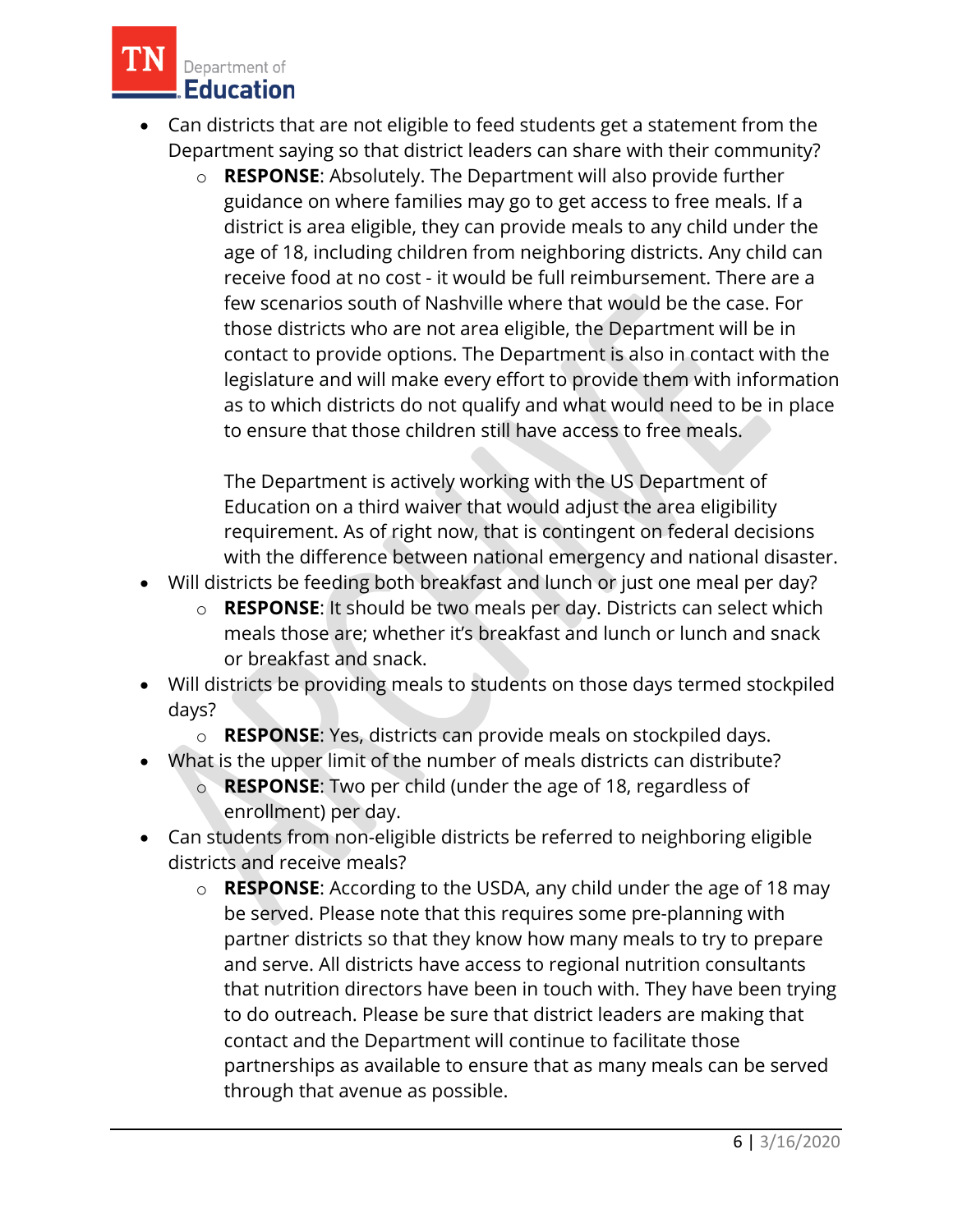

- Can districts give both meals to a child at the same stop?
	- o **RESPONSE**: As of right now, the standard USDA meal time restrictions are still being applied, which means that breakfast must be served between certain hours and lunch must be served during separate hours. The Department is in conversation with the USDA office about waiving that requirement and will be in contact with any updates. Until then, districts do have to serve meals at separate times.
- Could the Department clarify when the feeding program needs to begin?
	- them. The Department requires an application be on file, but districts o **RESPONSE**: Districts can begin the program immediately. The only requirement is that districts notify the Department's school nutrition team. Again, district nutrition directors are well equipped to make that outreach and regional consultants have already been in touch with may start in advance of that being approved.
- In reference to lunches, must districts serve at least two meals per day? Can only one meal per day be given out?
	- o **RESPONSE**: Not every district participates in breakfast programming, so one meal still fits if districts are participating in that option. At this time, districts cannot serve multiple meals at one time, according to meal time regulations that require one meal to be served during one block of time.

# **Special Populations**

- Can you provide more information around serving students with special needs?
	- o **RESPONSE**: The Department will post information about this online soon. As a general comment, if districts are providing or using instructional time for all students, then they must think about compensatory services for those students who would have otherwise received services through their IEP. The idea is to ensure that those children, for any services missed, get back to the space they would have otherwise been if school would have been in session.
- Must all special education services be provided to students during the closure?
	- once students are back. For example, with social distancing in place, occupational therapy or other types of therapy that would require an o **RESPONSE**: If the school is closed and students are receiving any kind of support at home, it is not necessary that there are specific services during that time. That is why compensatory education would kick in